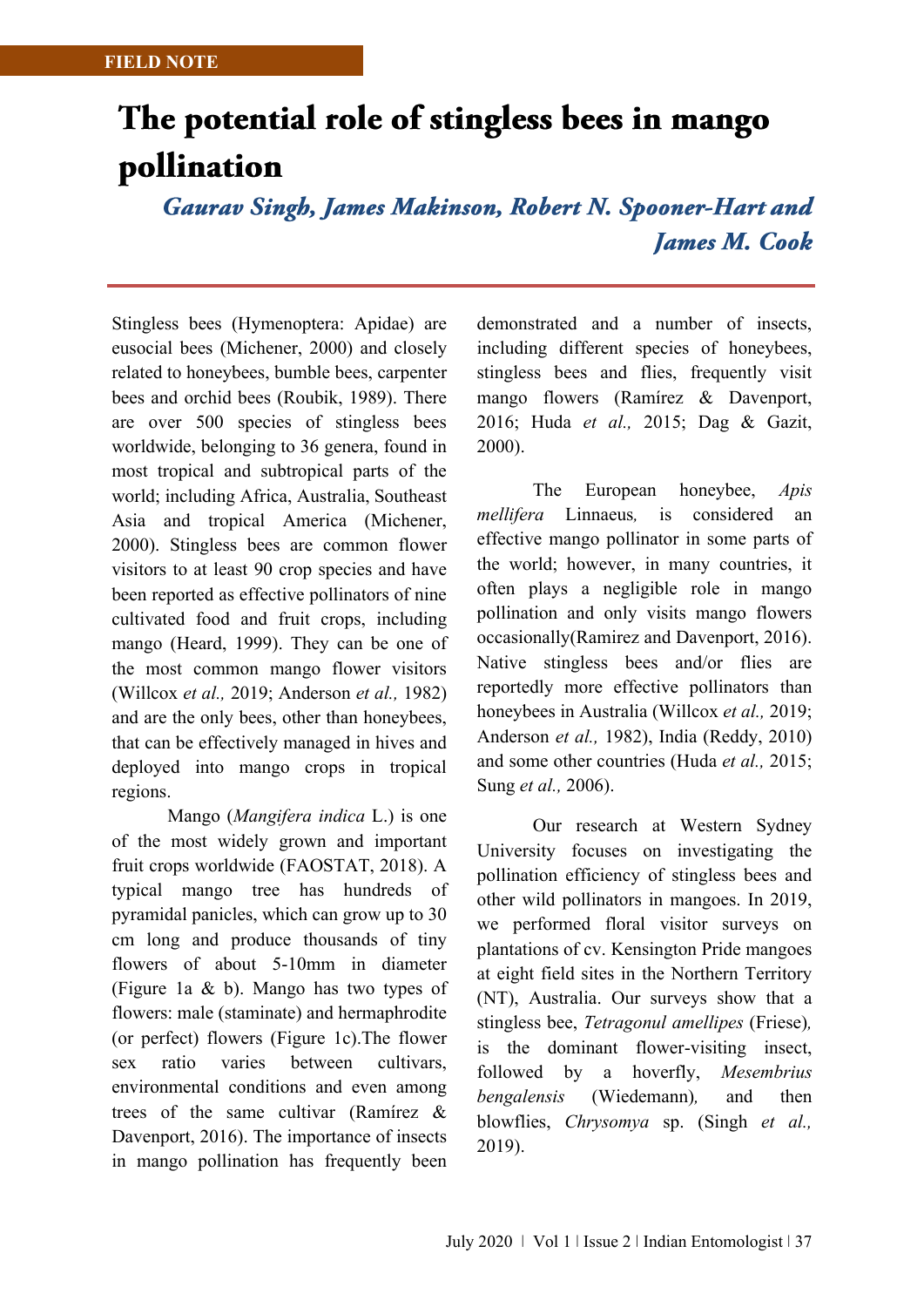

Fig. 1. Typical structure of a panicle (a) and flower (b) and, different types of flowers and floral morphology (c) of Kensington Pride mango variety (Photo: James Makinson and Gaurav Singh)



Fig. 2. Average time spent per flower by major floral visitors in mango orchards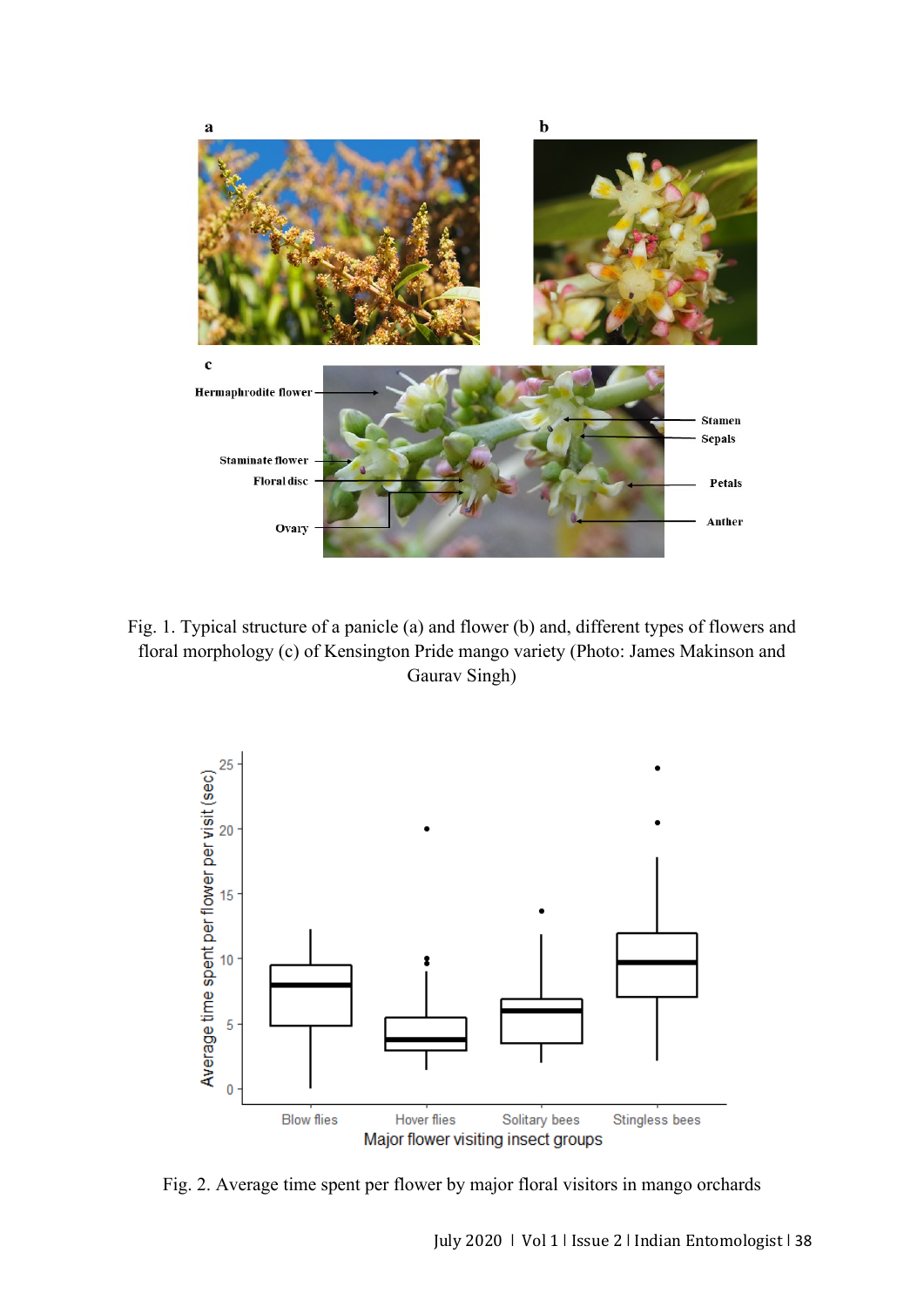Stingless bees actively forage for both nectar and pollen and spend more time on mango flowers than flies and honeybees (Figure 2). Owing to their small size, stingless bees fit completely in the middle of a mango flower (Figure 3) and repeatedly walk around and across the flowers with their abdomen and legs actively contacting the flower's reproductive parts. Stingless bees carry pollen grains distributed widely over their bodies and deposit more pollen grains per single visit compared to other pollinators (Willcox *et al.,* 2019; Anderson *et al.,* 1982). Surprisingly, only a few *A. mellifera* visits were recorded during our surveys at any of the eight farms in the NT, which suggests that mango flowers are not a first-choice food for honeybees.



Fig. 3. A stingless bee, *Tetragonula mellipes* on a mango flower (Photo: James Makinson)

Our observations show that stingless bees frequently visit mango flowers in the NT of Australia, but occur in low numbers towards the centre of orchard blocks of trees. Therefore, moving stingless bee hives into the mango crop is likely to increase their abundance and ability to provide pollination services across the orchards, potentially increasing the productivity of mango farms.

## **Acknowledgements:**

"Stingless bees as effective managed pollinators for Australian horticulture" is funded by the Hort Frontiers Pollination Fund, part of the Hort Frontiers strategic partnership initiative developed by Hort Innovation, with co-investment from

Syngenta Asia-Pacific, OLAM International, Western Sydney University, Griffith University and contributions from the Australian Government.

We would like to express our sincere thanks to the staff and management of Cheeky Farms, Jenko's Mangoes, Skliros Produce, Tou's Garden Pty Ltd, Manbullo Ltd, and PTA Docking Pty Ltd, for allowing researchersto work and stay on their properties.

## **References**

Anderson D L, Sedgley M, Short JRT, Allwood A J.1982. Insect pollination of mango in Northern Australia. Australian